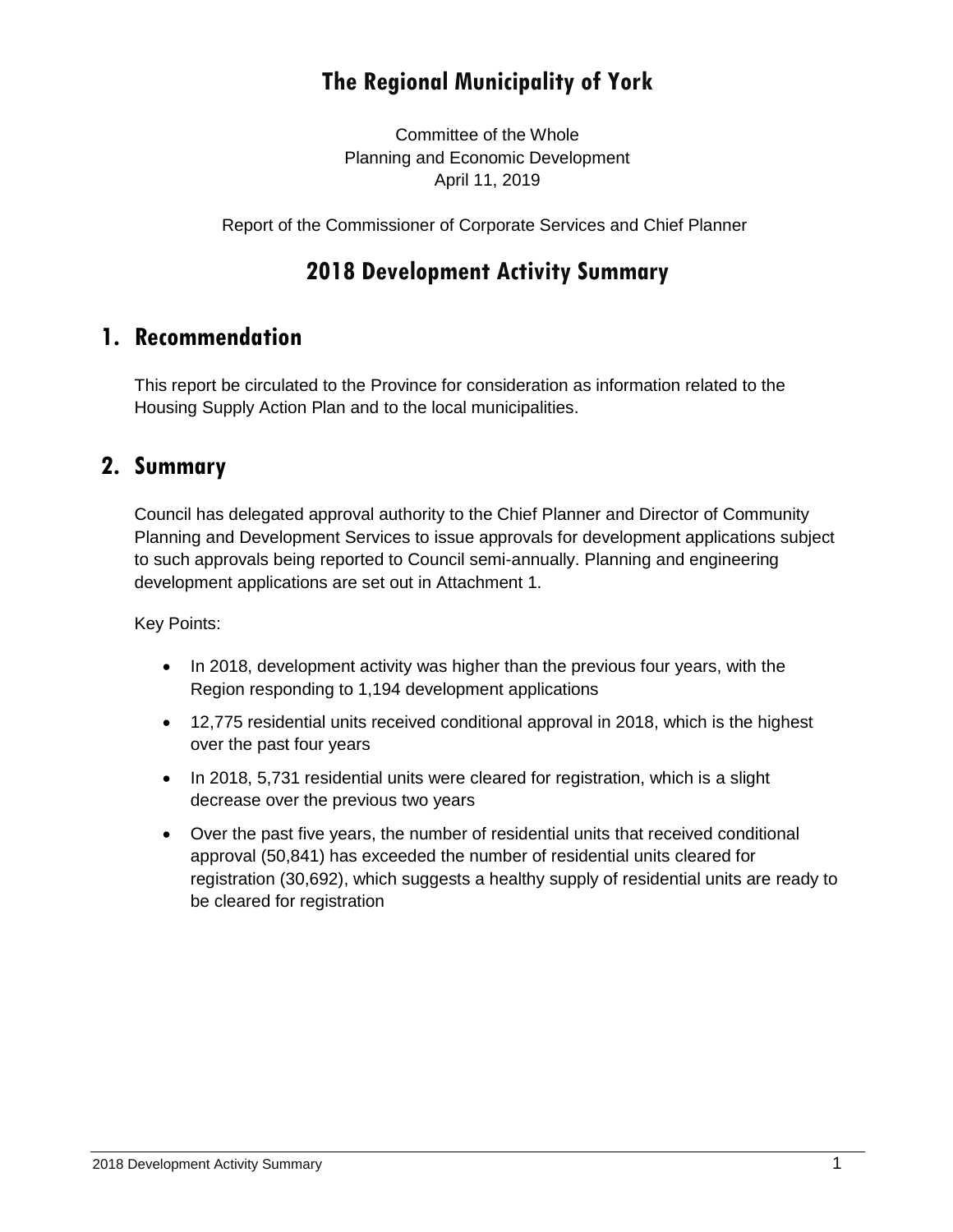# **3. Background**

# **The authority to approve certain development applications is delegated to staff in Planning and Economic Development subject to such approvals being reported to Council semi-annually**

This report outlines 2018 development review and approval activities and a comparison of the previous five years. It includes a summary of the following approvals:

- Local Official Plan Amendments (OPA) with no Regional issues delegated
- Local OPAs that are exempt from Regional approval delegated
- Issuance of conditions of approval for plans of subdivision and condominium
- Clearance of Regional conditions for plans of subdivision and condominium to permit registration
- Regional site plan and engineering approvals delegated

Issuance of conditions of approval and clearance of Regional conditions for plans of subdivision and condominium are not delegated to staff for approval. The Region is a commenting agency to the local municipalities for draft plans of subdivision and condominium, consent to sever, zoning by-law amendment and minor variance applications.

### **4. Analysis**

### **Development activity remained strong in 2018 with the Region responding to 1,194 development applications**

In 2018, Regional staff responded to 1,194 development applications, as follows:

- 62 Official Plan Amendment (OPA) application approvals
- 103 plans of subdivision and condominium applications responses and issuance of conditions of approval
- 69 plans of subdivision and condominium applications clearance of residential units for registration
- 125 site plan application responses and approvals
- 63 engineering application responses and approvals
- 440 pre-submission consultation applications
- 175 consent to sever applications
- 84 zoning by-law amendment applications
- 73 minor variance applications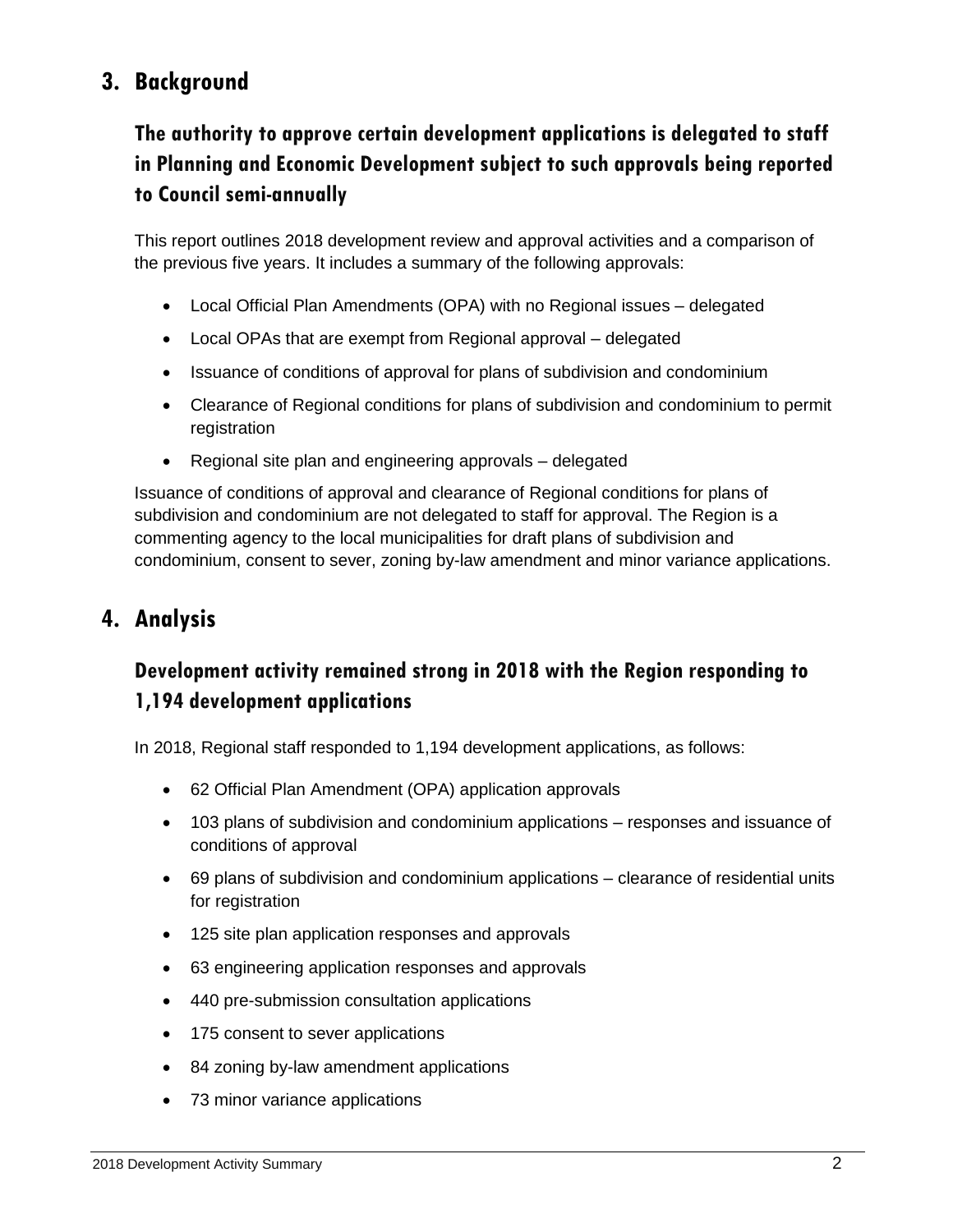As shown in Table 1, the number of development applications responded to and approved has steadily increased reaching its highest 2018, as compared with the previous four years. The increased number of subdivision, condominium and site plan applications and engineering plans being reviewed and receiving approval is a key indicator of strong development activity.

# **Table 1 Number of Regional Applications Responded to and Approved Per Year by Type from 2014 to 2019**

| <b>Application Type</b>                                           | 2014 | 2015 | 2016 | 2017 | 2018 |
|-------------------------------------------------------------------|------|------|------|------|------|
| (Responded to/Approved)                                           |      |      |      |      |      |
| <b>Official Plan Amendment</b>                                    | 28   | 32   | 35   | 40   | 62   |
| Subdivision/Condominium -<br>Responded to/Conditional<br>Approval | 89   | 91   | 101  | 67   | 103  |
| Subdivision/Condominium -<br><b>Clearance for Registration</b>    | 43   | 49   | 70   | 60   | 69   |
| Site Plan                                                         | 95   | 66   | 44   | 70   | 125  |
| Engineering                                                       | 48   | 60   | 67   | 46   | 63   |
| Total                                                             | 303  | 298  | 317  | 283  | 422  |

A breakdown of development applications by municipality and application type is provided in Attachment 1.

### **YorkTrax has improved staff's ability to track responses provided on all development applications**

With launch of the YorkTrax development tracking system in November 2017, Regional staff are able to track responses provided to municipalities on all applications. Tracking now includes pre-submission consultations, consent to sever, zoning by-law amendments and minor variances. Future development activity reports will provide trends and analysis on these applications as more data is collected.

### **Development Activity is anticipated to remain strong in 2019**

Key stages in the planning approval process identified in Table 2 are an indication of development trends. Regional policy implementation, development approvals and construction are three general stages that provide an outlook for development. Overall,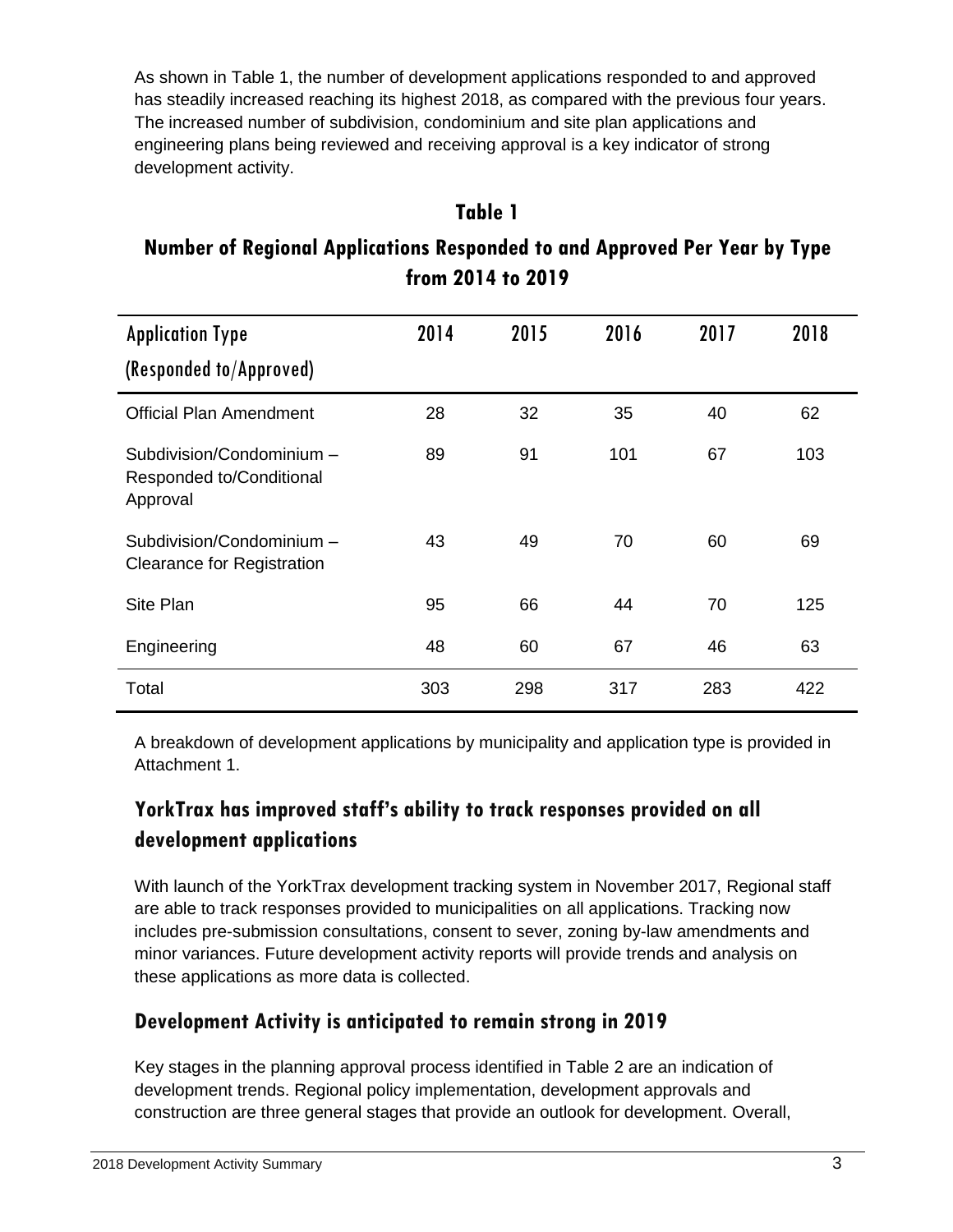development continues to remain strong and growth is anticipated to remain strong in 2019 as a high number of subdivision and condominium applications received condition approval in 2018.

| <b>Planning Stage</b>    | <b>Application Type</b>                                                                                           | <b>Development Trends</b>                                                                                                                                                                                                                                                                                                                                                                                                                                                                 |
|--------------------------|-------------------------------------------------------------------------------------------------------------------|-------------------------------------------------------------------------------------------------------------------------------------------------------------------------------------------------------------------------------------------------------------------------------------------------------------------------------------------------------------------------------------------------------------------------------------------------------------------------------------------|
| Regional<br>Policy       | <b>Official Plan</b><br>Amendment                                                                                 | While the number of OPA applications does indicate<br>development activity, they are not indicative of<br>development trends. OPAs are required for<br>applications that do not conform with existing Official<br>Plan policies. Just under half of the OPAs reviewed<br>in 2018 relate to changes to building height, density,<br>built form and urban design.                                                                                                                           |
| Development<br>Approvals | Draft Plan of<br>Subdivision and<br>Condominium -<br>Commented/<br>Conditional<br>Approval                        | Since 2014, the annual number of applications for<br>which the Region provided comments and<br>conditional approval for subdivision and<br>condominium applications has gradually increased<br>from 89 to 103 in 2018. This increase together with a<br>consistent range of residential units receiving<br>conditional approval over the five year period (7,425)<br>to 12,775 units as shown on Figure 1 below)<br>demonstrates that development activity continues to<br>remain strong. |
| Construction             | Site Plan,<br>Engineering and<br>Clearance of<br>Subdivision and<br>Condominium<br>Conditions for<br>Registration | The number of site plan and engineering approvals<br>combined reached its highest in 2018 (188) as<br>compared with the previous four years and is tied to<br>the approvals required for applications to proceed to<br>clearance for registration. Subdivision and<br>condominium clearances also reached its highest in<br>2018 as compared with the previous four years, with<br>69 applications.                                                                                       |
|                          |                                                                                                                   | The number of applications proceeding to<br>construction is generally tied to the number of<br>applications receiving conditional approval. Given<br>the number of applications receiving conditional<br>approval reached a high of 103 in 2018, the Region<br>will continue to experience strong growth as these<br>applications proceed to construction.                                                                                                                                |

# **Table 2 Development Trends by Planning Stage**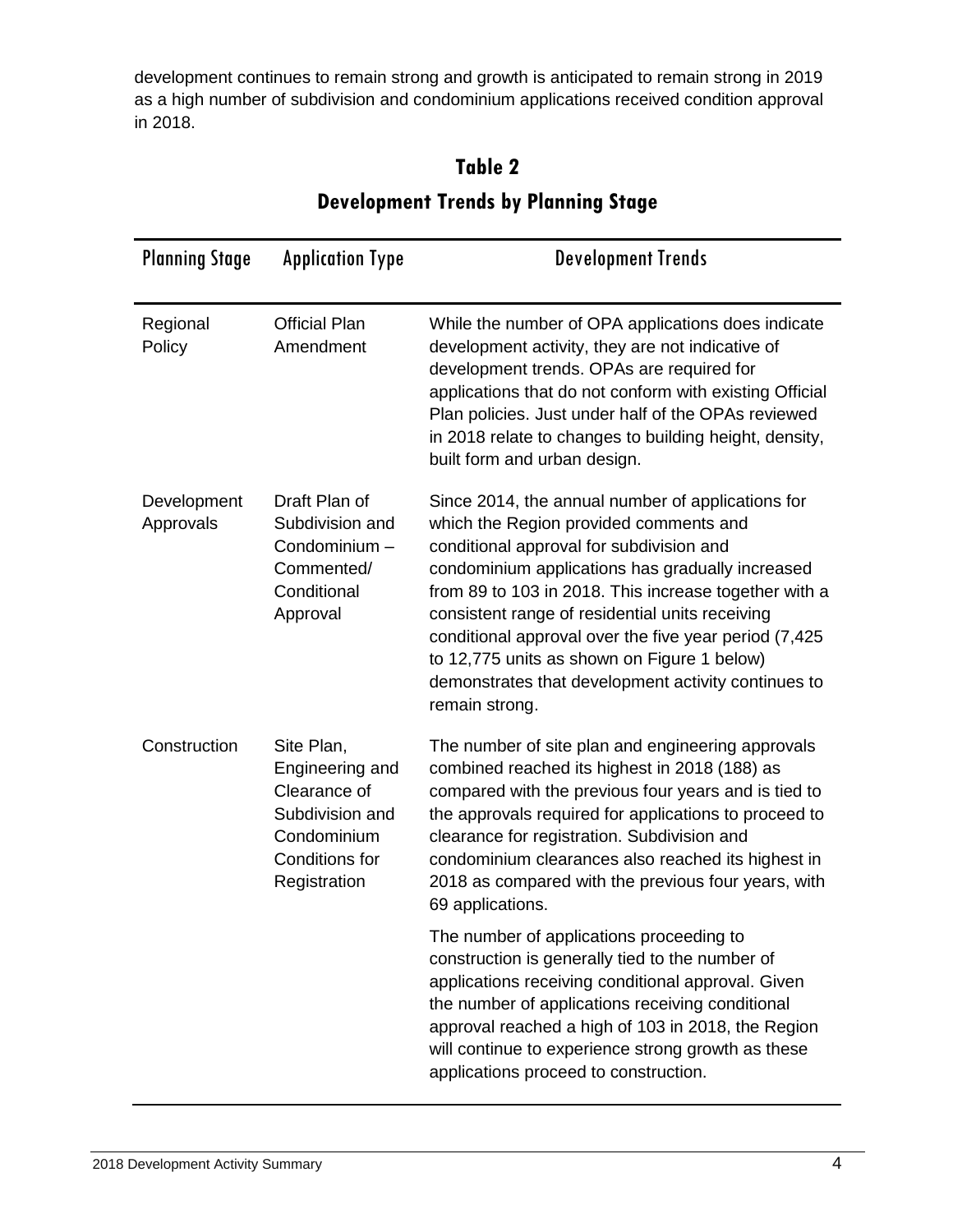### **Figure 1**





# **A number of draft approved subdivisions are ready to move forward to registration**

As shown on Figure 1, the number of residential applications commented on and units receiving conditional approval (50,841) exceeded the number of residential units cleared for registration (30,692) over the past five years. This suggests a healthy supply of residential units ready to be cleared for registration. Development applications awaiting servicing infrastructure will be subject to a servicing capacity report that will be considered by council in September 2019.

### **Regional staff participate on advisory committees and working groups for the planning of new development areas**

Planning and Economic Development staff actively participate in a number of Regional and Local Technical Advisory Committees (TACs) and Project Working Groups. This includes urban expansion areas, new Secondary Plans and Key Development Areas. Input to these committees and working groups is important to ensure Regional interests are identified early in the planning process. The quick facts section for each municipality in Attachment 1 provides a list of committees and working groups in which staff were engaged in 2018.

# **5. Financial**

### **Revenue from planning and engineering application fees increased**

Fees are collected in accordance with Regional Bylaw No. 2010-15, as amended, for land use planning approvals and the plan review function. As shown in Table 3 below, Regional planning and engineering application fees collected in 2018 increased. Revenue from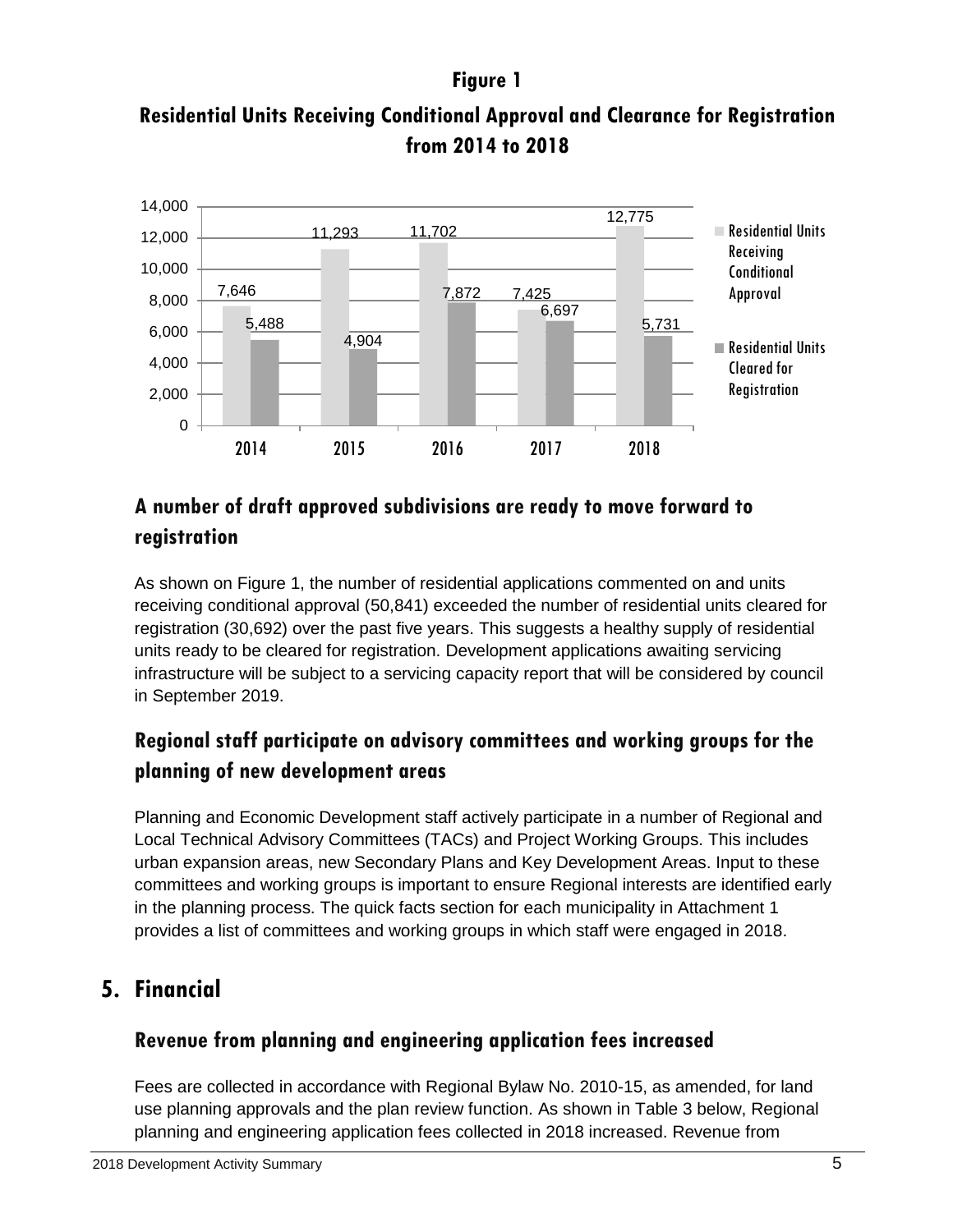combined planning and engineering application fees have been trending upwards over the past five years. The increased fee revenue in 2018 is a result of the increased number of applications received and complexity of applications.

#### **Table 3**

| <b>Section</b>             | 2014        | 2015        | 2016        | 2017        | 2018        |
|----------------------------|-------------|-------------|-------------|-------------|-------------|
| Development<br>Planning    | \$371,915   | \$310,611   | \$730,910   | \$607,623   | \$787,090   |
| Development<br>Engineering | \$978,272   | \$1,306,330 | \$2,039,194 | \$3,425,846 | \$3,712,141 |
| Total                      | \$1,350,187 | \$1,616,941 | \$2,770,104 | \$4,033,469 | \$4,499,231 |

**Fee Revenue for Development Planning and Engineering from 2014 to 2018**

### **Development Charges revenue of \$431,906,331 represents a 15% increase from 2017**

Development Charges are collected through approval of development to pay for development related infrastructure and services. In 2018, \$431,906,331 in development charges were collected. This is an increase of 15% over 2017 (\$376,736,640). The increase is partially attributed to units registered prior to the residential development charges rate increase in June 2018. Table 4 below outlines Development Charges collected from 2014 to 2018.

| Table 4                                                |                                           |      |               |               |
|--------------------------------------------------------|-------------------------------------------|------|---------------|---------------|
| <b>Development Charges Collected from 2014 to 2018</b> |                                           |      |               |               |
| 2014                                                   | 2015                                      | 2016 | 2017          | 2018          |
|                                                        | \$264,197,066 \$258,274,065 \$338,547,685 |      | \$376,736,640 | \$431,906,331 |

# **6. Local Impact**

Regional staff work closely with local municipal staff in a timely manner on development applications and approvals ensuring Regional and local policy objectives are met and approvals are met within the timelines prescribed by the Planning Act.